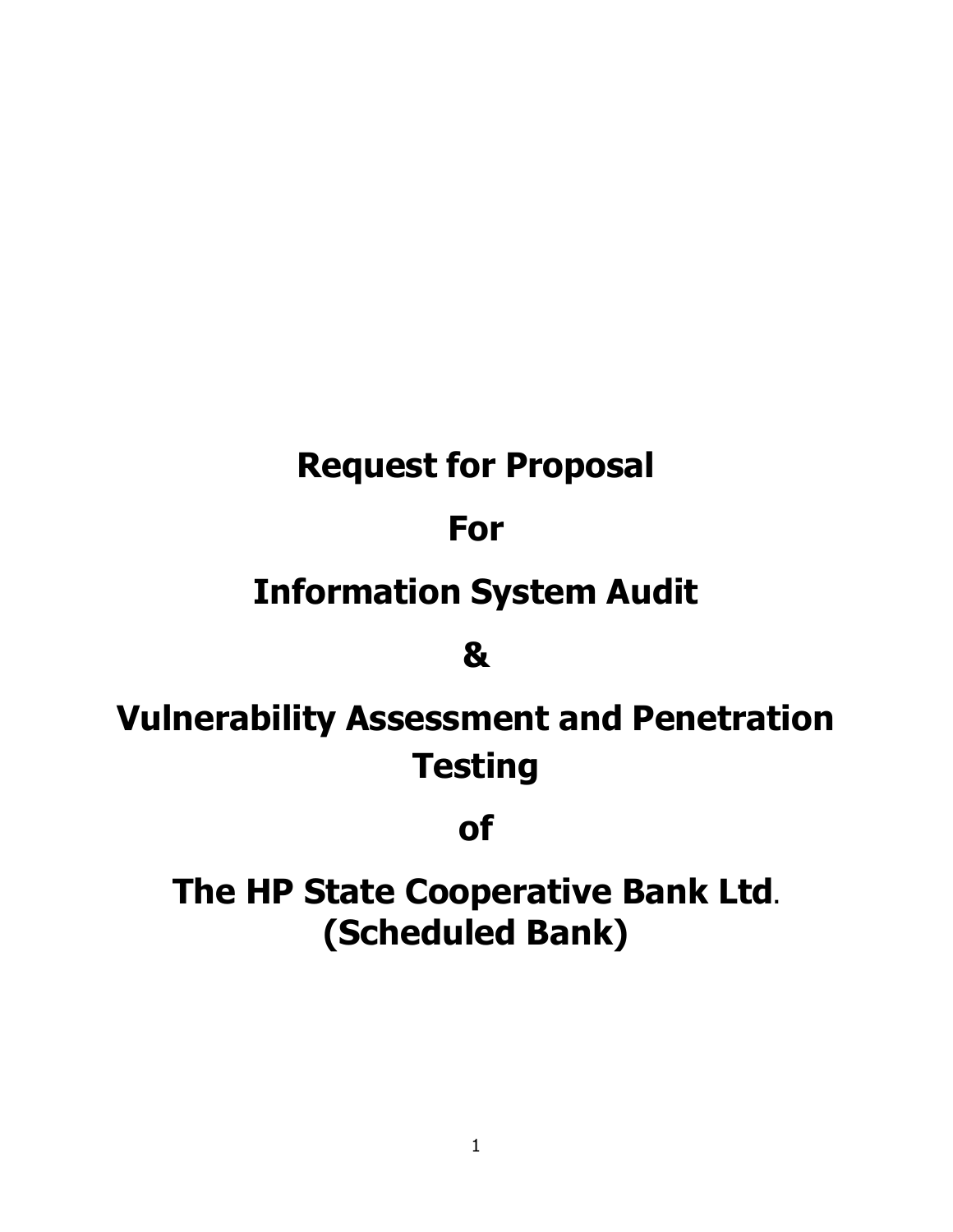## **Background**

The Himachal Pradesh State Cooperative Bank Ltd (HPStCB); a Scheduled Bank, is an Apex Cooperative Bank of HP State of India. HPStCB Ltd is one of the fast growing Banks in India having 218 branches and 23 extension counters spread throughout the state and one branch at Delhi. HPStCB Ltd offers a full range of financial products and services in Himachal Pradesh including deposit taking, electronic banking, term loans and commercial bill acceptances.

The Bank mainly caters to the needs of the farmers through the Cooperative Societies viz. Primary Agriculture Societies, District Federations, Tehsil Unions and Apex Coop. Societies. Apart from this, the Bank also caters to the needs of individuals and govt. employees/ companies.

The Bank is fully CBS and its Data Centre is located at ACSTI, Sangti, Summer Hill, Shimla-5. The Data Recovery Site to the Bank is presently functioning in the Data Centre of ITI Ltd, Doorvaninagar, Bangluru. The Bank intends to conduct IS Audit of its branches and Data Centre from CERT-IN empanelled qualified Auditors. The scope of work has been elaborated as under:

## **Conducting IS Audit of the Bank: Scope of work**

## **1. Scope of work:-**

Scope of work of IS Audit are indicative but not restricted to the following;

#### **(A) Audit of Information Security Architecture & Implementation of Information Security Policy with specific reference to**

- 1. Information Security Organization Structure
- 2. Roles and Responsibilities
- 3. Data Classification Policy
- 4. Software Policy
- 5. Application Security Policy
- 6. ATM Application Security
- 7. Electronic Payment System
- 8. Password Security Policy
- 9. Internet Banking Policy
- 10.Data Centre Security & Monitoring
- 11.Virus Control Policy
- 12.Backup Policy
- 13.Data Centre Policy
- 14.Networking Internet Security Policy
- 15.Hardware Policy
- 16.Physical Security Policy
- 17.Environment Security Policy
- 18.Incident Management Policy
- 19.Business Continuity and Disaster Recovery Plan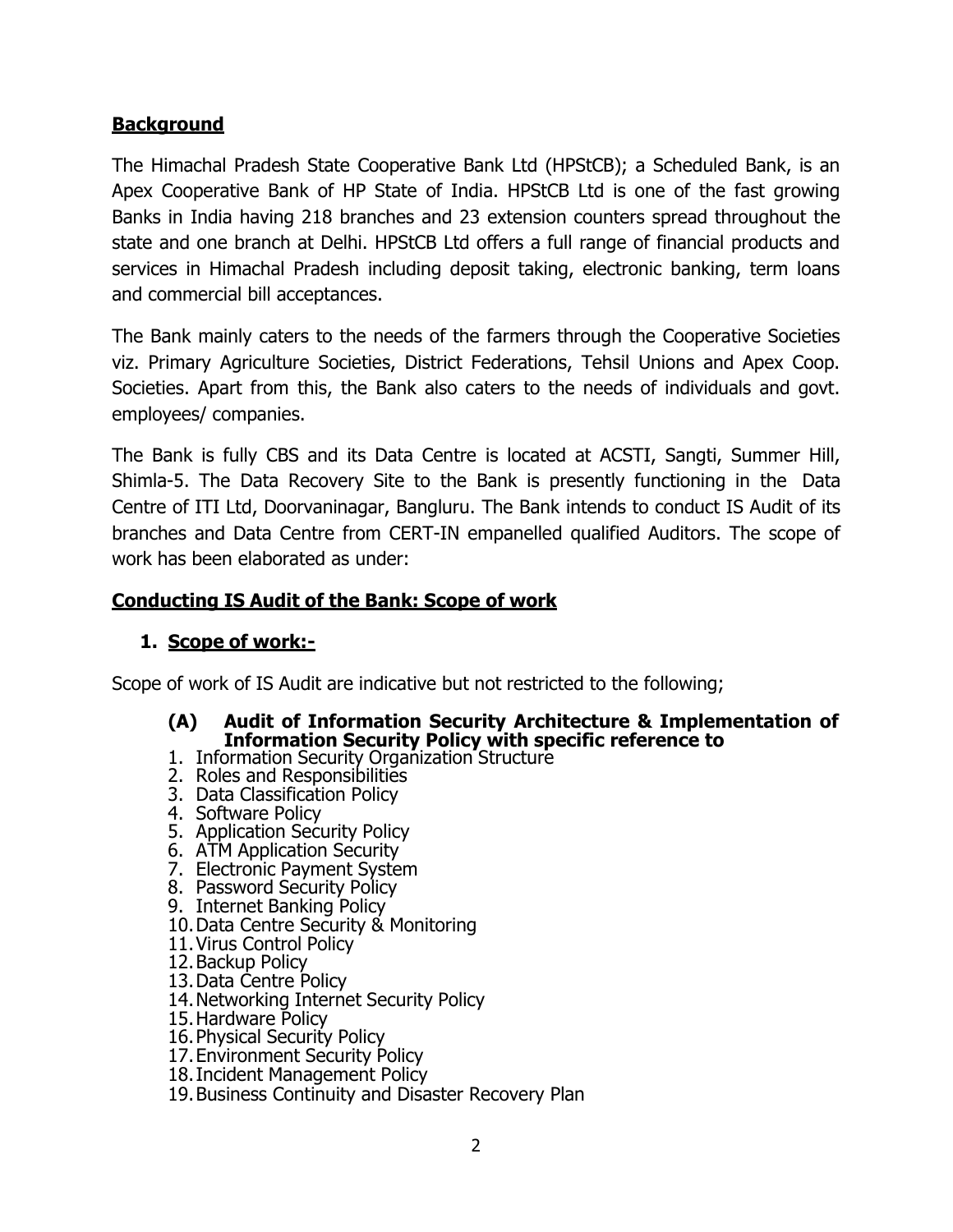#### **(B) IS Audit of key IT Systems and resources**:- Network Management & Security Audit:

- 1. Network admission control
- 2. Hardening of systems, switches and routers
- 3. Patch update Management
- 4. Port based security controls
- 5. Process control for change management
- 6. Security incident and management
- 7. Access control for DMZ application
- 8. Content filtering for web access and data leakage
- 9. Net scanning-vulnerability assessment
- 10.Network admission control, hardening of system, switches routers, port based security control
- 11.Penetration testing (both internal and external)
- 12.Password cracking
- 13.Intrusion detection system testing
- 14.Router testing
- 15.Denial of Services testing
- 16.While doing the penetration test on server in live environment the ISA should be ensured of the system
- 17.Audit of Network design from security, integrity and availability point of view
- 18.Audit of setting of Network equipment from security and functionality point of view
- 19.Evaluation of Firewall policy and its implementation
- 20.Network of performance testing (including suggestions for increasing the performance)
- 21. Review of appropriateness of the network topology
- 22.Review of adequacy or otherwise of the hardware installed
- 23.Network stress/Load test
- 24.Network Information Security and Administration (Public Key Infrastructure, Authentication, Access control, operating system controls etc.) of Key Applications Assessment (ATM, Internet Access, Anti-Virus, E-mail, ABB, RTGS, etc.)
- 25.The Bank's Web-site and server

#### **2. Data Centre- CBS Operations:**

- 1. IS Audit of Data Centre operations for Core Banking System
- 2. Physical security a) Physical access controls; b) Environment management systems such as electrical supply, UPS, air-conditioning, fire detection and suppression, generator, etc.
- 3. Operating System (OS) a) Set up and maintenance of operating system parameters; b) Updating of OS Patches; c) OS Change Management Procedures; d) Use of root and other sensitive passwords; e) Use of sensitive system software utilities; f) Interfaces with external applications (such as delivery channels in the case of CBS and other external ATM switches the case of the ATM system) h) Hardening of Operating System.
- 4. Gap analysis of CBS operations, if any.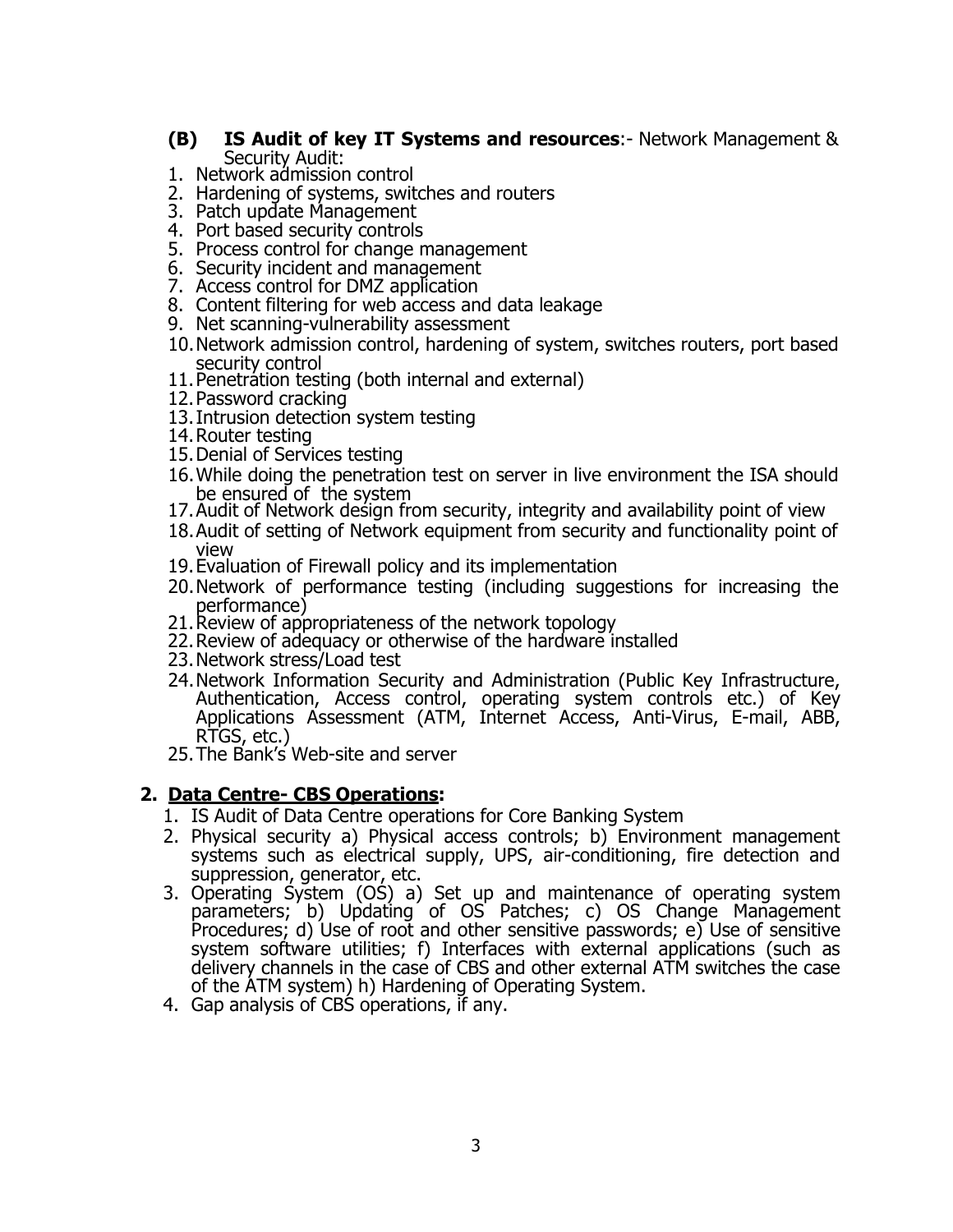## **3. Application Software- BancMate (CBS and other interfaces, if any)**

- a) Authorization Control such as concept of maker checker, exceptions, overriding exceptions, and error conditions;
- b) Authentication mechanism;
- c) User Management & Password Management;
- d) Parameter Maintenance;
- e) Access rights;
- f) Access logs/Audit Trail generation;
- g) Change management procedures including procedures for testing;
- h) Documentation of change management;
- i) Documentation of Data Centre Operations.

## **4. DBMS and Data Security**

- a) Secure use of SQL;
- b) Control procedures for changes to the parameter files;
- c) Logical access controls;
- d) Control procedures for sensitive database passwords;
- e) Control procedures for purging of Data Files;
- f) Procedures for data backup, restoration, recovery and readability of backed up data.

## **5 - Disaster Recovery Site- BCP: IS Audit of DR Site with respect to**

- 1. Compliance with Bank's Disaster Recovery Plan aspects;
- 2. Log shipping management Review the Disaster Recovery Plan/Procedures documented for Core Banking Solution and its implementation by the prime vendor at the Data Centre and Disaster Recovery Centre.

## **6- IT Products:**

- A.) ATM Centre and Card operations and Reconciliation: IS Audit of ATM centre card operational processes with respect to
- 1. PIN Management
- 2. Card Management
- 3. Delivery of ATM cards/ PINs to customers
- 4. Hot listing of cards
- 5. Customer dispute resolution
- 6. Reconciliation within the Bank and with settlement agency/Banks
- 7. ATM Network Security Architecture Analysis
- 8. ATM functionality audit
- 9. ATM Switch
- 10.ATM Switch Reconciliation
- 11.Vulnerability analysis of ATM Network
- 12.Database controls
- 13.Backup & Recovery
- 14.Analysis of administrative procedures
- 15.Outsourcing arrangements
- 16.ATM sharing arrangements with other Bank and other agencies and compliance thereof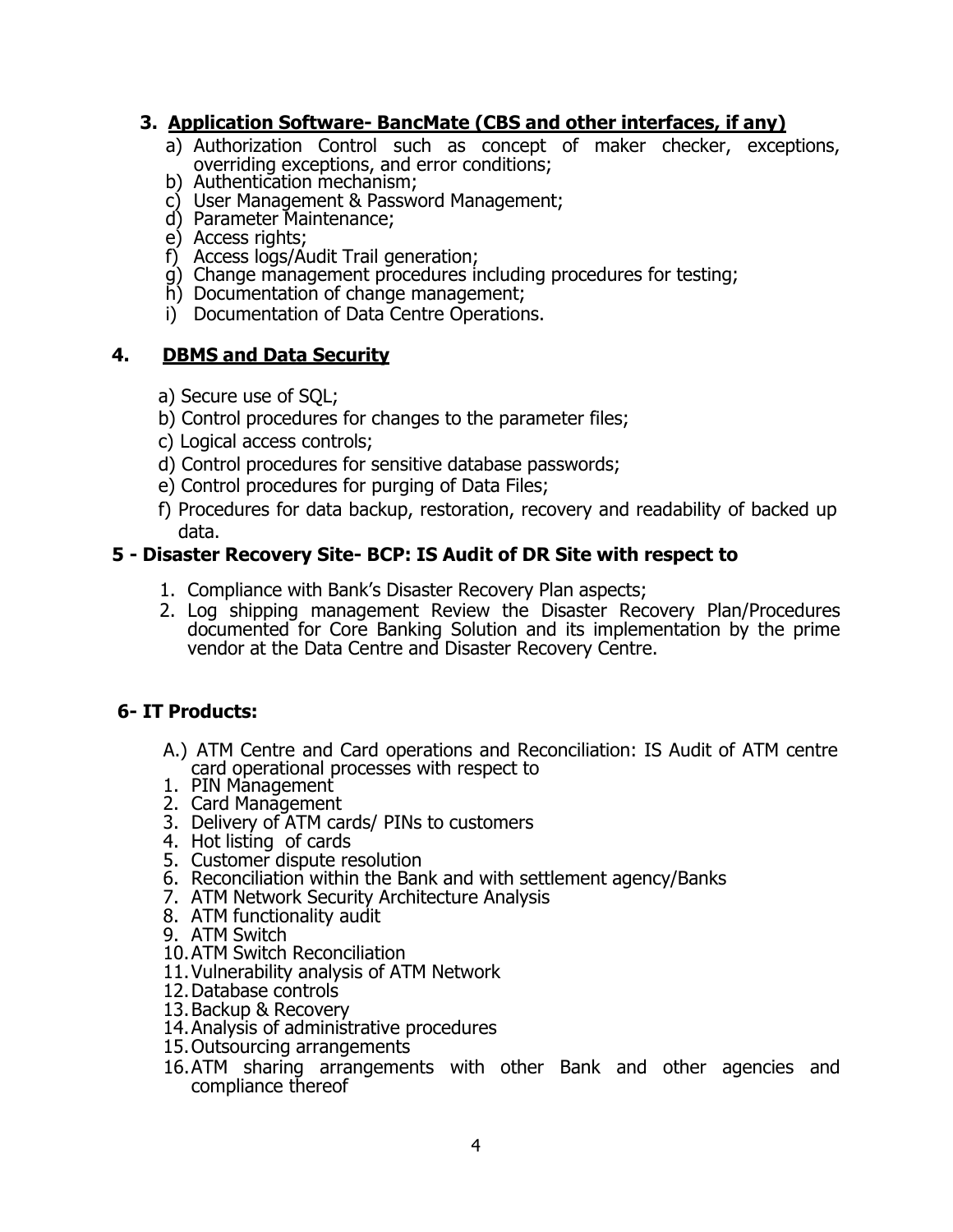#### **7. Internet/Mobile Banking:**

- 1. To Assess Flaws in Web hosting Software i.e. Security of web server and e Design of the Applications
- 2. Attempting to guess passwords using password-cracking tools
- 3. Search for back door traps in the software
- 4. Attempting to overload the systems using Distributed Denial of Services (DDOS) and Denial of Services (DOS) attacks
- 5. Attempting penetration through perceivable network equipment/addressing and other vulnerabilities
- 6. Check Vulnerabilities like IP Spoofing, Buffer Overflows, session hijacks, account spoofing, Frame Spoofing, Caching of web pages, Cross site scripting, Cookie handling, injection flaws
- 7. Check system of penetration testing and its effectiveness
- 8. Sniffing
- 9. 128-bit SSL Certificate & PKI verification
- 10.Whether solution architecture provides 24X7 availability to customer. If all servers are configured to synchronize time with Central NTP server.
- 11.To Check whether date and time stamp are appearing correctly on all reports
- 12.To check whether servers are updated with latest security patches. Remote server Management Software used, Web logic server is up to date, IOS version in Router is vulnerable one.
- 13.Confirm Rule base in Firewall are configured properly
- 14.To ascertain IDS is configured for instruction detection, suspicious activity on host are monitored and reported to server, firewall and IDS logs are generated and scrutinized. IP routing is disabled.
- 15.For changing system parameters whether Maker-Checker concept is followed.
- 16.Logical Access Controls Techniques viz. Passwords, Smart Cards or Other Biometric Technologies.
- 17.Proxy Server is issued between Internet and proxy systems.
- 18. Vulnerabilities of unnecessary utilities residing on Application server.
- 19.Computer Access, messages are logged and security violations reported and acted upon.
- 20.Effectiveness of Tools being used for monitoring systems and network against intrusions and attacks.
- 21.Proper infrastructure and schedule for back up is fixed, testing of back-up data done to ensure readability.
- 22.Legal issues.
- 23.Electronic Record is authenticated by Asymmetric Cryptosystem and hash function.
- 24.Secrecy and confidentiality of Customer preserved.
- 25.If any cases of unauthorized transfer through hacking, denial of service due to Technological failure is brought.
- 26.Regulatory and Supervisory issues.
- 27.Any other items relevant in the case of security.
- 28.All the guidelines issued by RBI and CERT-IN form time to time relating to Internet Banking Application and Bank's Official Website/Web hosting Software should be adhered to.
- **8.** Apart from above, the auditors shall
- 1. Check for gaps in controls for Data Loss Prevention Strategy and Anti phishing strategy.
- 2. Check for gap analysis of Inventory Management of Business IT Asset.
- 3. Auditors shall check IT Architecture / framework for security compliance.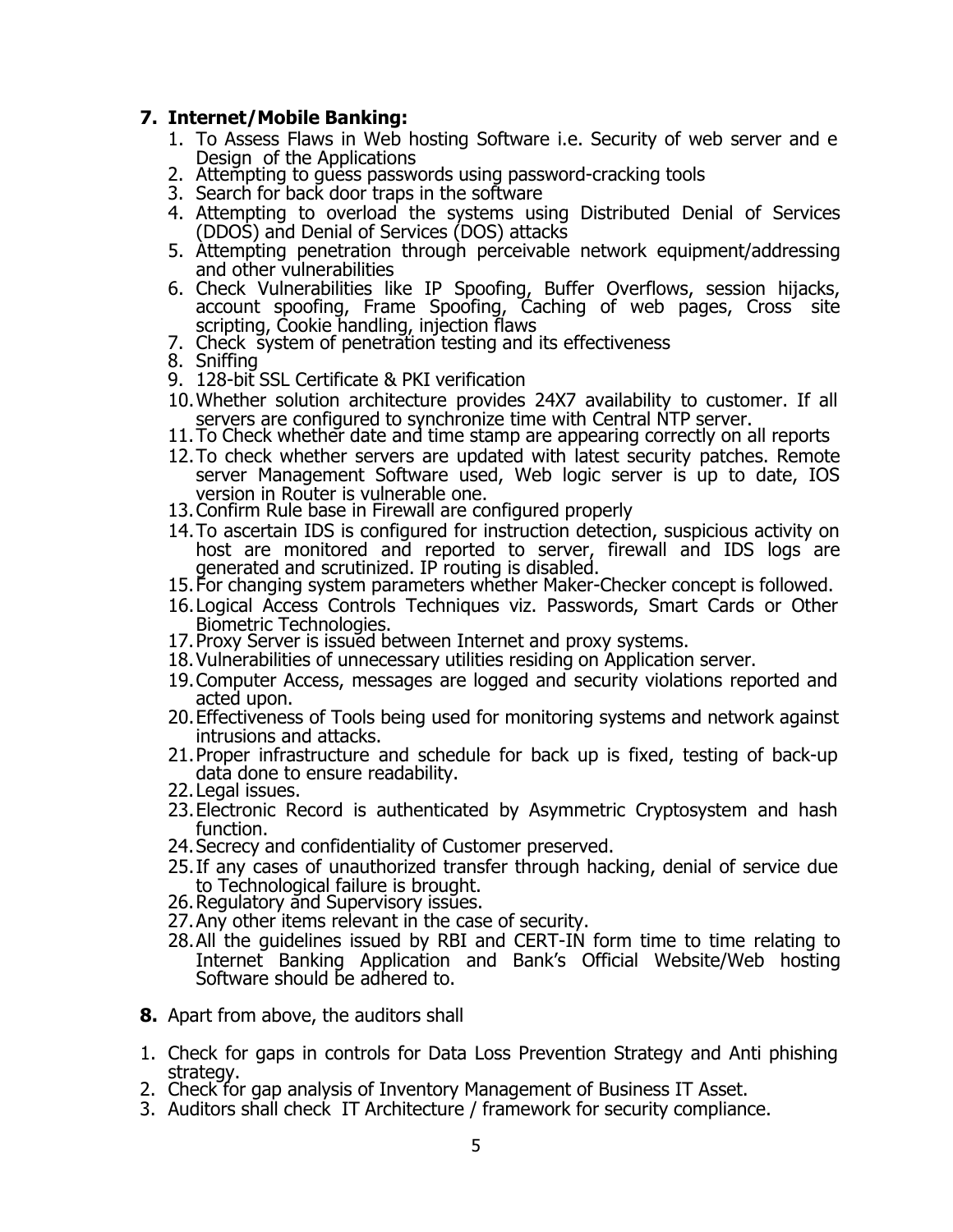- 4. Check for gap in cyber intrusion plan and preventing access to unauthorised software.
- 5. Check for gaps in environmental controls, network management and security.
- 6. Check for gaps in secure configuration, anti-virus and patch management and user access control and management.
- 7. Check for gaps in Backup and restoration management, data leak and prevention strategy.

## **SCOPE OF WORK (VAPT)**

#### **Security and compliance Audit**

- 1. CBS Application Assessment (all layer) should be done as per latest CERT -IN guidelines including but not limited to the following:
	- SOL Injection
	- Broken Authentication and Session Management
	- Insecure Direct Object References
	- Security misconfiguration
	- Insecure Cryptographic Storage
	- Sensitive Data Exposure
	- Failure to Restrict URL Access
	- Missing Function Level Access Control
	- Cross-Site Request Forgery (CSRF)
	- Using Known Vulnerable Components
- 2. THE AUDITOR shall perform security audit of the DC as per the Guidelines issued by the CERT-In/ Miety Govt. of India, and provide recommendations to the Bank so as to ensure integrity, confidentiality and availability of information and resources.
- 3. THE AUDITOR shall conduct the vulnerability assessment & penetration testing on the identified components and share the results with the bank in the form of a report and certificate which may be shared with regulators.
- 4. THE AUDITOR would review the policy of granting access to the HPSCB DC / network.
- 5. THE AUDITOR would one time conduct vulnerability and penetration testing.
- 6. THE AUDITOR Audit will also include the following:
	- a. Vulnerability Assessment
	- b. Penetration Testing
	- c. Network Management Review (If any)
	- d. Helpdesk Management Review
	- e. HPSCB DC Administration Review (if any)
	- f. Network Security Audit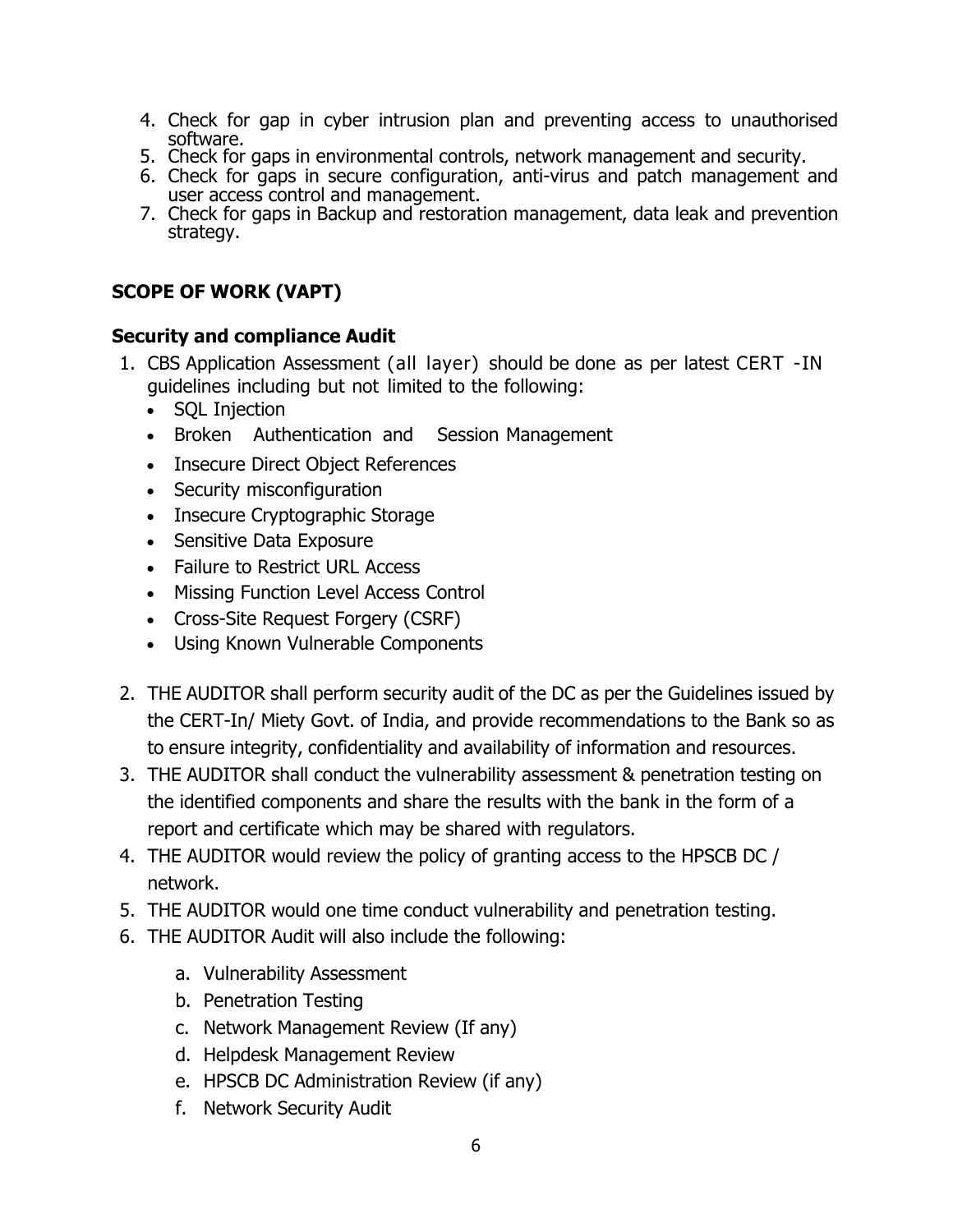- g. Software vulnerability (If any)
- h. Audit of Web, Application and DB Server.

## **Review of IT infrastructure from the point of view of Information/Cyber Security**

## **THE AUDITOR shall:**

- 1. Review of the Current Security Architecture and Security Technology of the organization.
- 2. Review best practices for server's OS, Web application, Database, Security Devices, Network Devices, Desktops, Laptops, Mobile devices etc.
- 3. Would identify network and design architectural weaknesses in term of security, performance, scalability, etc.
- 4. Review of Information / Cyber Security Incident management system.
- 5. Prepare Information / Cyber Security Risk Assessment Metrics.
- 6. Shall provide recommendations to increase the effectiveness of the security controls.

## **THE AUDITOR Deliverables (IS Audit and VAPT)**

- 1. Audit Framework Design
- 2. Security and Compliance Audit Report
- 3. Vulnerability assessment and penetration testing. The final Report with Summary should include: Identification of vulnerabilities, Evaluation of potential risks, Prioritization of risks as per CERT-IN guidelines.

## **Price**

The CERT-IN empanelled agencies shall quote the price for conducting IS Audit in attached Annexure-A. Applicable taxes are required to be quoted in the designated column. The rates will be applicable for a period of three years.

## **Period of validity**

The rate quoted shall be valid for a period of three years.

## **Submission of Bids/quotes**

The quotes/bids should be submitted in sealed envelope on the address given below:

General Manager (Banking) The HP State Cooperative Bank Ltd.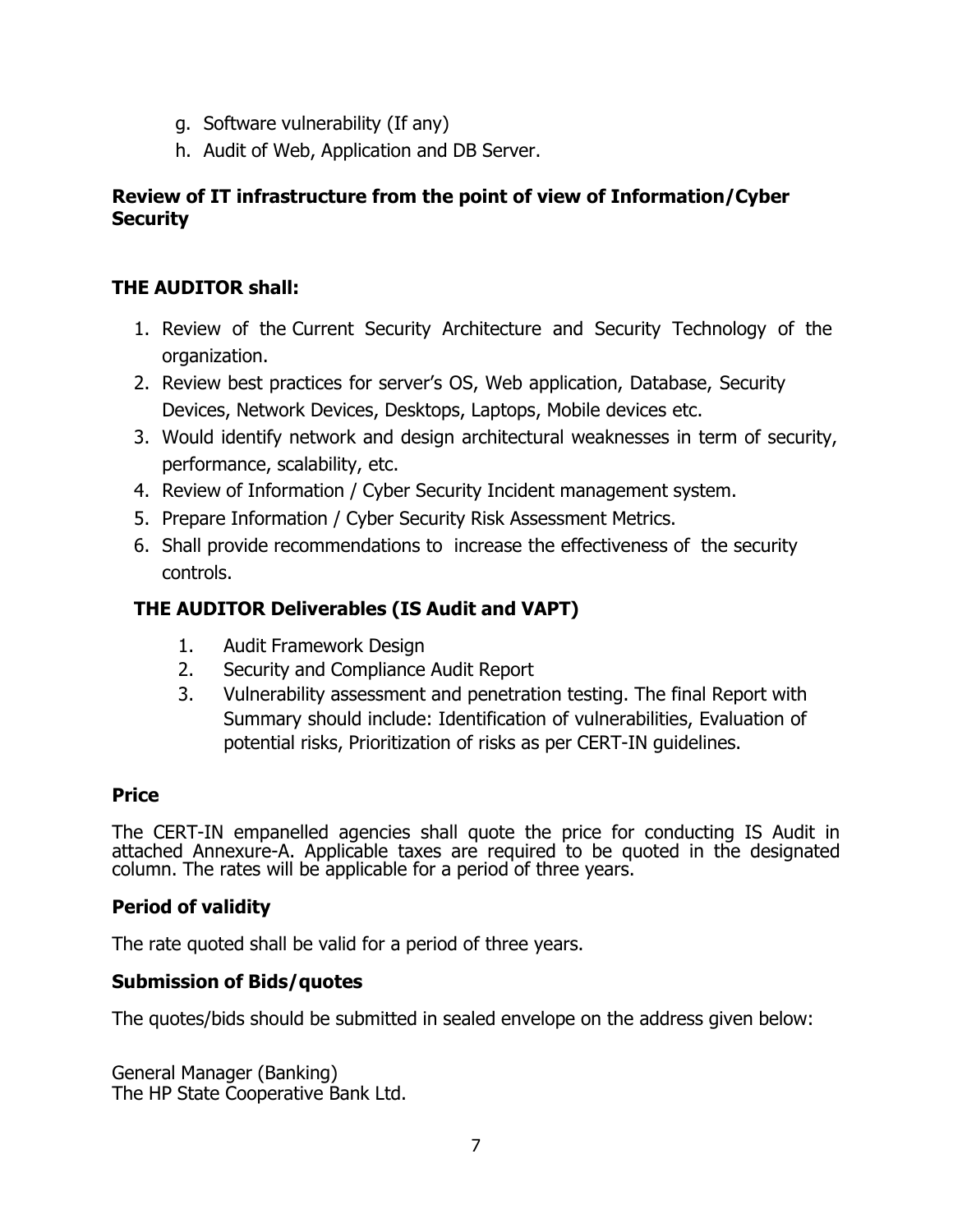No. 1, Bank Building, Head Office The Mall Shimla-171001

Only one bid/quote per service provider will be permitted.

#### **Acceptance of terms**

A recipient will be deem to have accepted the terms of this document. The auditing firm should be in the CERT-IN list of empanelled vendors. The envelope containing the bid should be sealed and should be marked **'Bid for IS Audit 2022'.**

#### **Process time frame**

The following is the time frame for overall selection process:

| <b>Description</b>     | Due date                 |
|------------------------|--------------------------|
| Issue bid notification | 15.06.2022               |
| Bid submission         | 30.06.2022 till 11.00 AM |
| Bid opening            | 30.06.2022 at 2.30 PM    |

#### **Duration of Audit**

The entire audit should be completed within 20 days from the date of receipt of letter of empanelment.

#### **Payment**

The payment shall be made on production of bill after IS audit of the branches or Data Centre is completed and report of the same is submitted to Head Office of the Bank. No advance payment shall be made.

#### **Indemnity**

The bidder shall indemnify bank and keep indemnified against any loss or damage by executing as instrument to the effect on Non-Judicial Stamp paper that bank may sustain on account of violation of trade mark, data leak, theft etc. by the bidder.

#### **Bid evolution criteria**

Only commercial bids will be evaluated. The service provider quoting lowest rate will be awarded the work. Bank reserve the right to split the various assignments to different service provider if they quote the same rates. However, the bank shall have the right to negotiate the price with the lowest bidder before awarding the work. It may be noted that bank will not entertain any price negotiation with any other bidder till the least price bidder declines to accept the offer.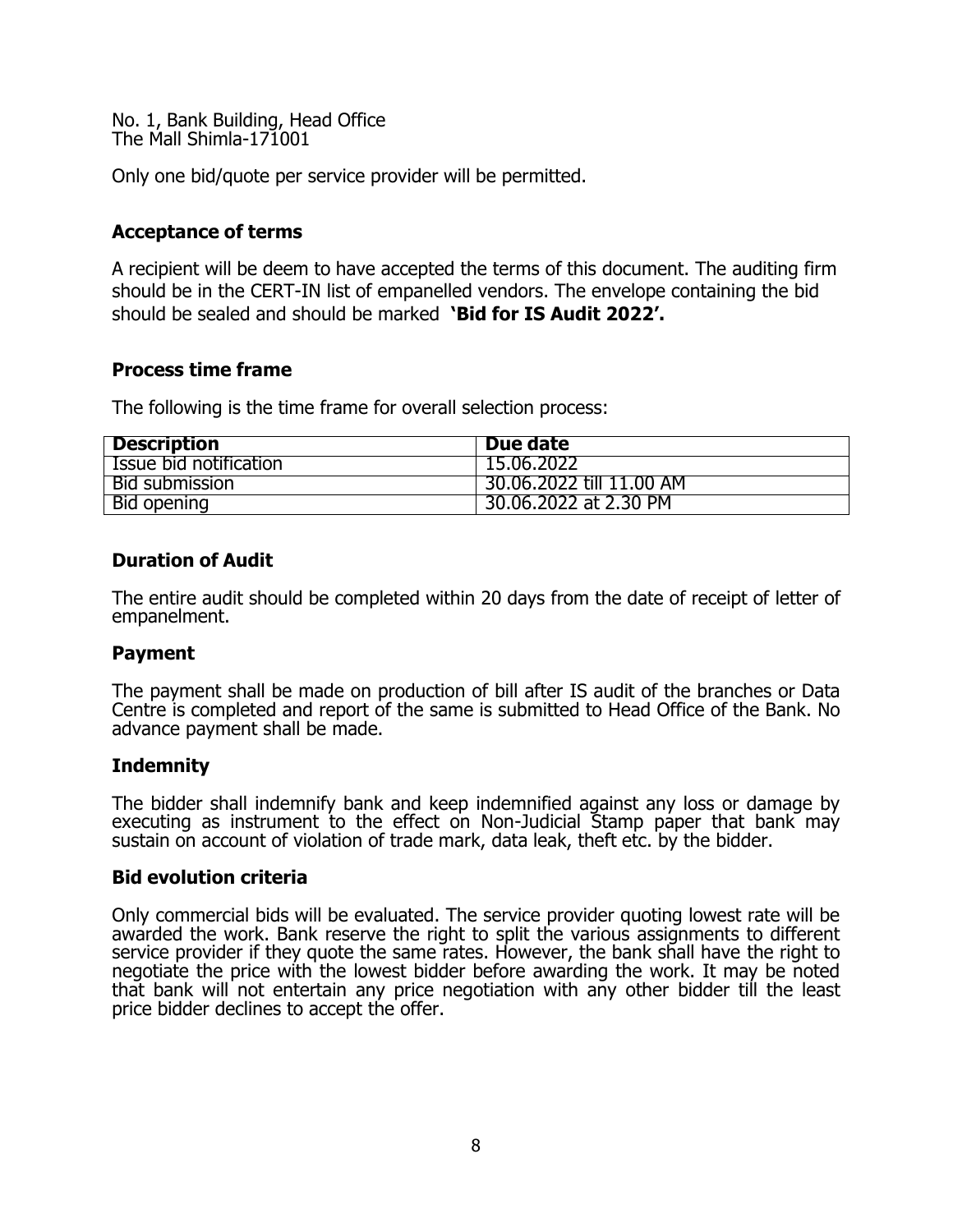## **Confidentiality**

Except as otherwise expressly provided in the text of engagement letter, one party receiving confidential information in connection with the provision of the services shall not disclose such confidential information outside of its organization or use it for any purpose other than in connection with the services. Confidential information means all information in which a party has rights that is not generally known to the public and that under all the circumstances should reasonably to be treated as confidential or proprietary, whether or not material is specially marked as confidential. Notwithstanding the foregoing, confidential information does not include the information that (i) is, as of the time of its disclosure, or thereafter becomes, part of the public domain through a source other than the receiving party (ii) was known to the receiving party as of the time of its disclosure (iii) is independently developed by the receiving party without reference to the confidential information or (iv) is subsequently learned from a third party not known by the receiving party to be subject to an obligation of confidentiality with respect to the information disclosed.

#### **Agreement**

Selected bidder shall sign an agreement with the Bank immediately on the award of the work.

## **Disputes**

Disputes concerning the interpretation or validity shall be decided by arbitrator. The executing agency shall have to become "B" Class nominal member of the bank. Both the parties shall endeavor to resolve any problem or variance resulting from interpretations of application of this contract in the spirit of cooperation and mutual interpretation. In the event of any dispute arising out or relating to this, the same shall be referred to Arbitration under Section 72,73 of the HP State Cooperative Societies Act, 1968 ( Act 3 of 1969) to Registrar, Cooperative Societies, HP and his decision will be final and binding on the parties.

#### **Other terms and conditions**

- The IS Auditor(s) empanelled shall furnish all type of certificates or declaration, if demanded by statutory/ regulatory agencies, of the period of audit to the Bank on demand.
- Roadmap for conducting Audit as per the scope should be submitted by the bidders.
- The IS auditor(s) shall conduct gap analysis vis-à-vis IS Policy framed by the bank and current best practices during the course of IS audit of the Data Centre and the branches.
- The VAPT of all branches through remote access from any of our locations shall be conducted. Audit of processes/best practices may be checked in a sample of branches located near our HO i.e. at Shimla.
- There is possibility of rolling over of DR Site into main Data Centre of the Bank or vice versa. Hence, rates should be quoted keeping in view of that situation.
- The Agencies intending to participate for quoting rates shall have the option to visit our branches, Data Centre or Data Recovery Site.
- The auditor(s) empanelled by the Bank shall mandatorily provide a copy of registration and proof of empanelment validity date with CERT-IN.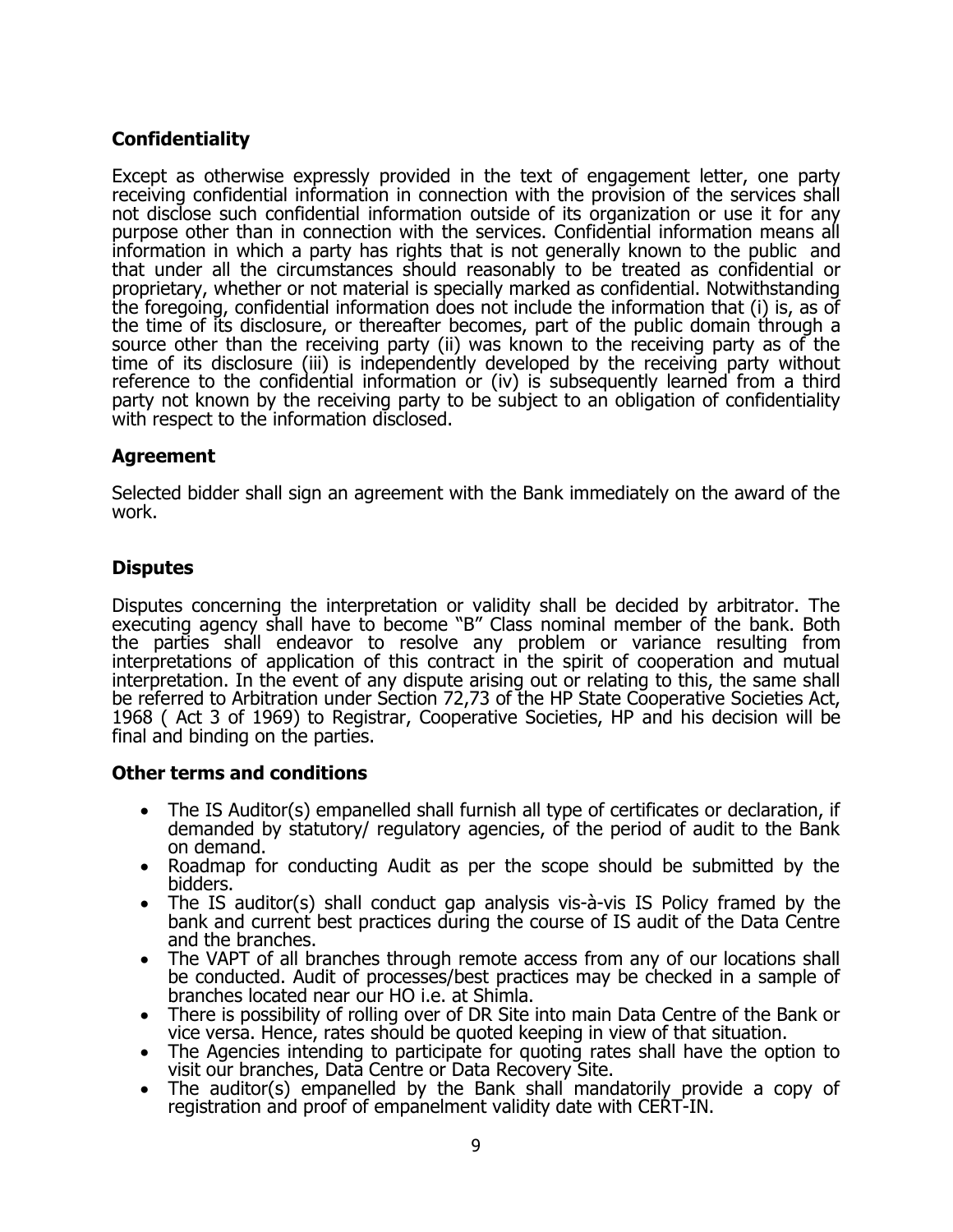- The bid is competitive Bid evaluation criteria are to be defined by the Bank.
- And Bank will be the final authority for evaluation and no clarification will be provided to bidder for evaluation and selection process. Sub-Contracting is not allowed without prior permission from the Bank. If permitted, the selected bidder should notify the Bank, in writing, of all subcontracts awarded under the Contract & subcontractors shall comply with the provisions of bidding document and/ or CERT-IN/ Miety Govt. of India guidelines. Bank may reject any bid without assigning any reason and bank's decision will be final and binding on all matter relating to bidding process.
- Payment will be made after submission of original bill by THE AUDITOR after submitting the report to the Bank.
- The bidder will submit Document for CERT-IN empanelment which is valid on the day of submission of bid.
- The selected Auditor shall not outsource any component of scope of work to any other vendor/company without prior written approval of the Bank.

-000-